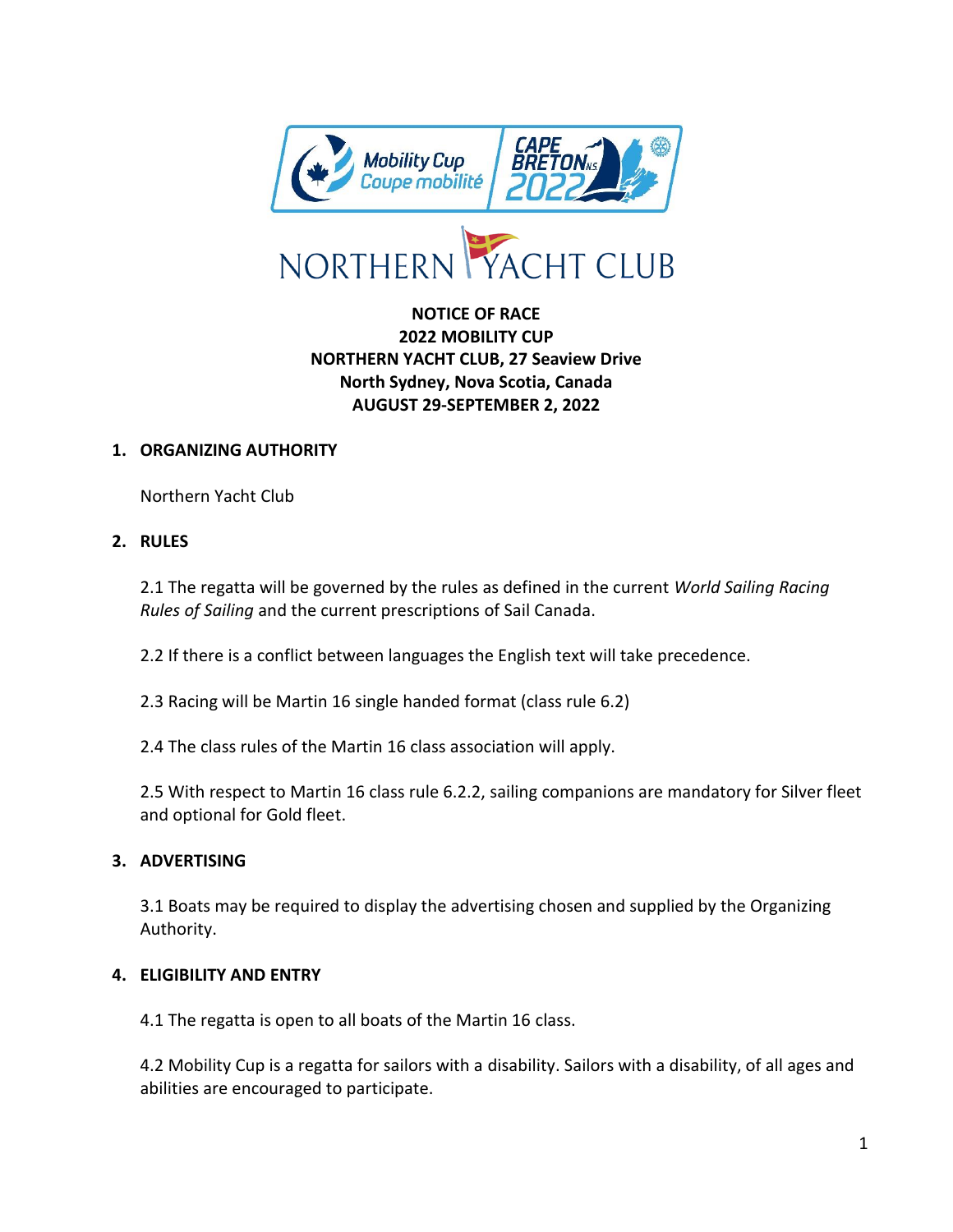4.3 Sailors must indicate the nature of their disability on the entry form. The Able Sail Network Mobility Cup Committee will be the sole arbitrator of eligibility.

4.4 Members, past or present, of a sailing team sponsored by a national sailing authority are not eligible to compete.

4.5 Eligible Sailors may register by completing the online registration form at <https://mobilitycup.com/racing/registration>

4.6 Competitors may register in the Gold Fleet or the Silver Fleet. The Gold Fleet is recommended for experienced sailors who are comfortable and competent in a racing fleet. The Silver Fleet is recommended for less experienced or novice sailors who shall sail with a companion. The organizing committee reserves the right to move a sailor registered in the Gold Fleet to the Silver Fleet and vise versa.

4.7 The maximum number of entries will be 25 in the Gold Fleet and 25 in the Silver Fleet. Priority will be given to sailors who have sailed three or fewer Mobility Cups in the previous four years. A waiting list of competitors will be established based on the day and time receipt of entries once the maximum number of entries have been received.

4.8 A sailor who places in the top 3 finishers in the Silver Fleet in two consecutive Mobility Cups must register in the Gold Fleet the following year. Conversely any sailor who places in the bottom 2 finishers in the Gold Fleet in two consecutive years must register in the Silver Fleet the following year.

4.9 Sailing Companions for the Silver Fleet will be provided by the Organizing Authority and will be rotated daily. If a sailor feels that he/she/they has special needs which require a specific companion he/she/they must justify this at the time of registration. The assignment of Sailing Companions will not be grounds for redress. This changes RRS Rule 62.1a.

4.10 Sailing Companion Guidelines are defined in the *Mobility Cup Guidelines.* Competitors, Companions and Race Committee should familiarize themselves with the Sailing Companion Guidelines available at https://mobilitycup.com/racing/racing-documents.

4.11 Online registration ends on Monday, August 1, 2022, at 1800 hrs unless it is extended by the Regatta Chair.

4.12 A sailor is not registered until the regatta fee is paid.

4.13 Coaches and support persons who are associated with a specific Disabled Sailing Association team or individual sailor are required to complete a volunteer registration form at https://mobilitycup.com/volunteer/volunteer-registration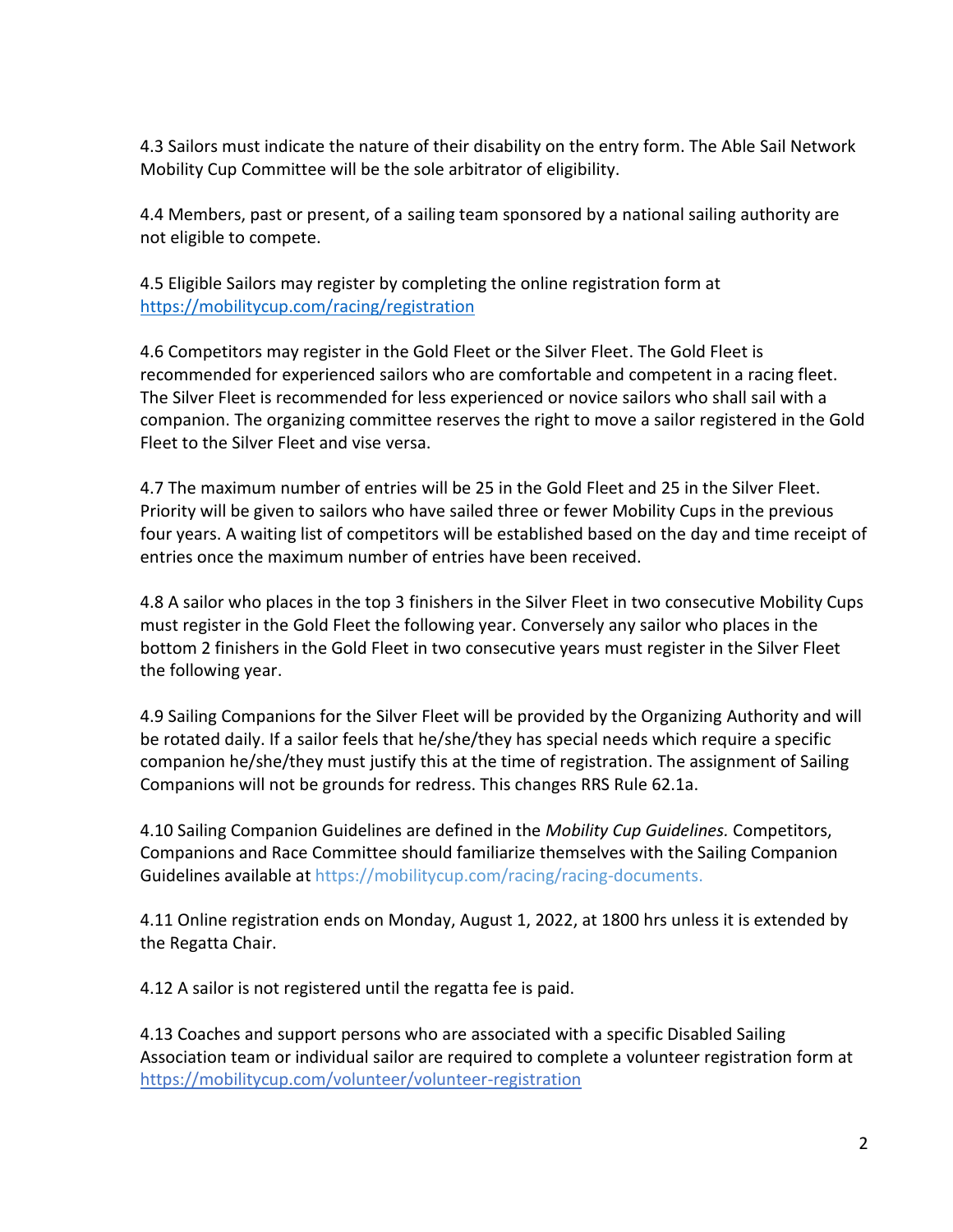### **5. FEES**

5.1 Entry fees are \$300.00 CDN for each competitor and include regatta registration, transportation between selected Mobility Cup accommodations and regatta venue, continental breakfast and lunch Monday to Friday, and barbeque and banquet.

5.2 Entries received by the Organizing Authority after August 1, 2022, may be accepted with an additional late entry fee of \$75.00.

5.3 Competitors withdrawing before August 1, 2022, will be refunded their entry fees, less \$45 administrative fee. Competitors withdrawing after August 29, but before the close of the onsite registration may be refunded 50% of their registration fee, at the discretion of the Organizing Authority. Competitors withdrawing after the onsite registration closes will not receive any refund of entry fees.

5.4 Payment may be made on the regatta website or by cheque or money order. Please make cheques payable to Northern Yacht Club/Mobility Cup 2022.

5.5 Sailors will be required to post with the Organizing Authority, prior to the practice race on August 29, a deposit of \$200 in the Mobility Cup fleet damage fund, as described in the Mobility Cup Damage policy that can be found here: [https://mobilitycup.com/en-ca/racing/race](https://mobilitycup.com/en-ca/racing/race-documents)[documents](https://mobilitycup.com/en-ca/racing/race-documents). Sailors who have not made this deposit will not be allowed to race.

5.6 Extra banquet tickets may be purchased on the registration site or at the registration desk for \$45.00 and extra barbeque tickets for \$25.00.

| Sunday, August 28     | $1000 - 1700$ | Registration                                    |
|-----------------------|---------------|-------------------------------------------------|
|                       |               | Container unloading, boat inspection and launch |
| Monday, August 29     | 1000-1200 &   | Registration                                    |
|                       | 1600-1800     |                                                 |
|                       | 1030          | Skippers' meeting                               |
|                       | 1200          | Practice race – Gold fleet                      |
|                       | 1430          | Practice race - Silver fleet                    |
|                       | 1700          | Opening ceremonies, followed by reception       |
| Tuesday, August 30    | 1030          | Gold fleet warning signal                       |
|                       | 1430          | Silver fleet warning signal                     |
|                       | 1900          | NYC Caleigh and Barbeque                        |
| Wednesday, August 31  | 1030          | Silver fleet warning signal                     |
|                       | 1430          | Gold fleet warning signal                       |
|                       | 1800          | Able Sail Network AGM                           |
|                       | 1900          | NYC Pub night                                   |
| Thursday, September 1 | 1030          | Gold fleet warning signal                       |

## **6. SCHEDULE OF EVENTS**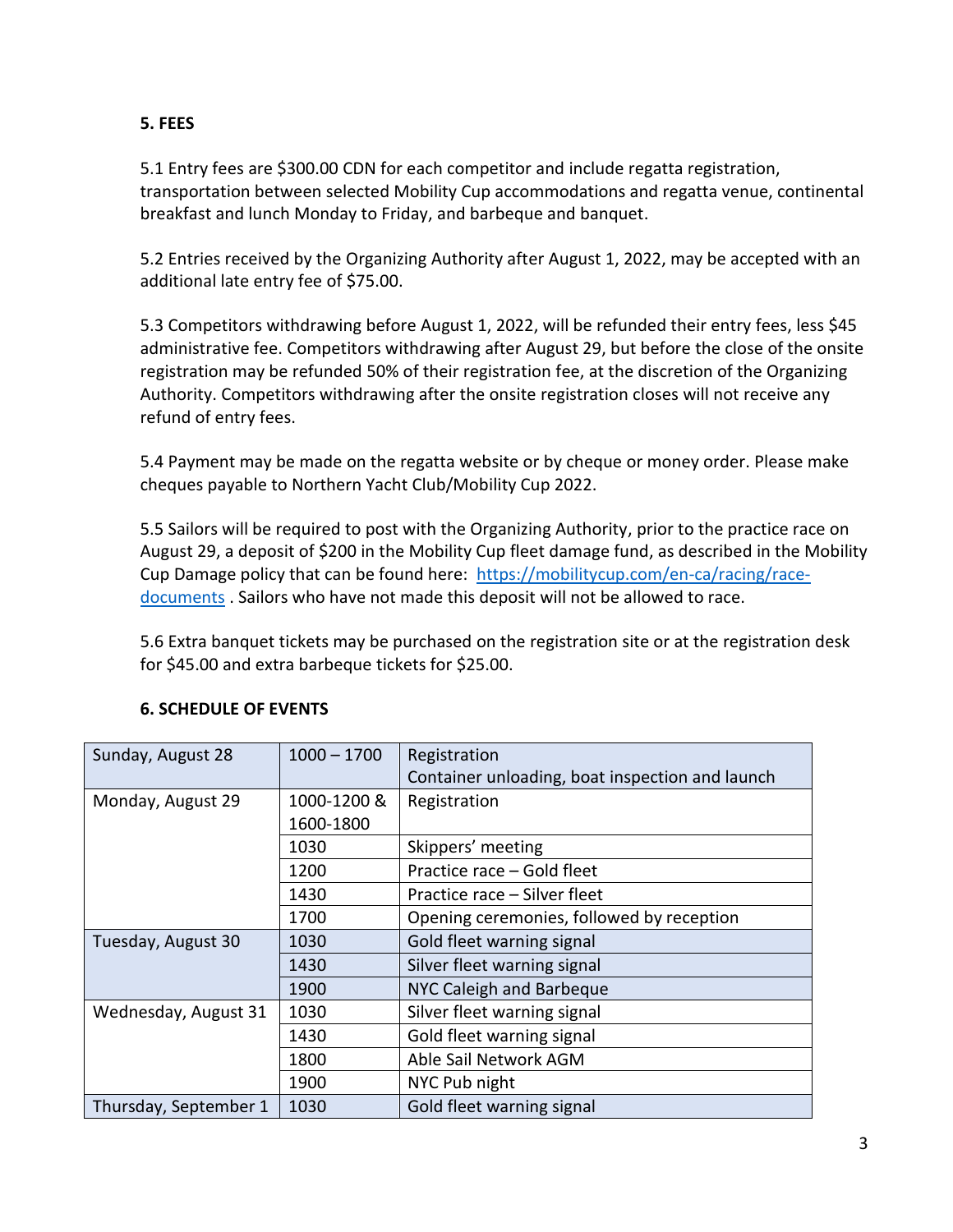|                       | 1430     | Silver fleet warning signal        |
|-----------------------|----------|------------------------------------|
|                       | 1900     | <b>Mobility Cup Banquet</b>        |
| Friday, September 2   | 1000     | Silver fleet warning signal        |
|                       | 1400     | Gold fleet warning signal          |
|                       | 1800     | Closing ceremonies & presentations |
| Saturday, September 3 | 900-1600 | Haulout & container loading        |

On the last scheduled day of racing no warning signal will be made after 1530 hours.

### **7. MEASUREMENT AND BOAT INSPECTION**

7.1 Martin 16 sailboats will not be measured prior to racing.

7.2 Martin 16 sailboats will be inspected to identify the general condition of the hull, foils, and spars prior to launch. Inspection may include pictures taken by the Organizing Authority. Before launching, boat owners or their representative shall sign an inspection sheet accepting the inspection of the condition of the boat.

7.3 All boats will be inspected to confirm they have a tow line (minimum 5 meters in length and 5mm in diameter) and an installed functioning manual bilge pump.

### **8. BOATS AND EQUIPMENT**

8.1 Boats and equipment must comply with the class rules of the Martin 16 class.

8.2 Private owners of Martin 16's are encouraged to make their boats available for charter in the fleet they are not competing in.

8.3 Club or Disabled Sailing Association (DSA) owned Martin 16's may enter one sailor in Gold Fleet and one sailor in Silver Fleet for their first boat. For additional boats, clubs or DSAs may enter one sailor in either the Gold Fleet or the Silver Fleet and will make the boat available to a sailor requiring a loaner boat in the other fleet.

8.4 Sailors requiring loaner boats must indicate such on their entry form and should complete and submit their entry by July 31, 2022. Requests for loaner boats after July 31, 2022, may not be accommodated.

8.5 Club or DSA owned boats not chartered by August 1, 2022, will be first made available to sailors from the organization supplying the boats.

8.6 Sailors using loaner boats are expected to maintain the boats as provided and are not to temporarily add or remove any equipment without the written consent of the Maintenance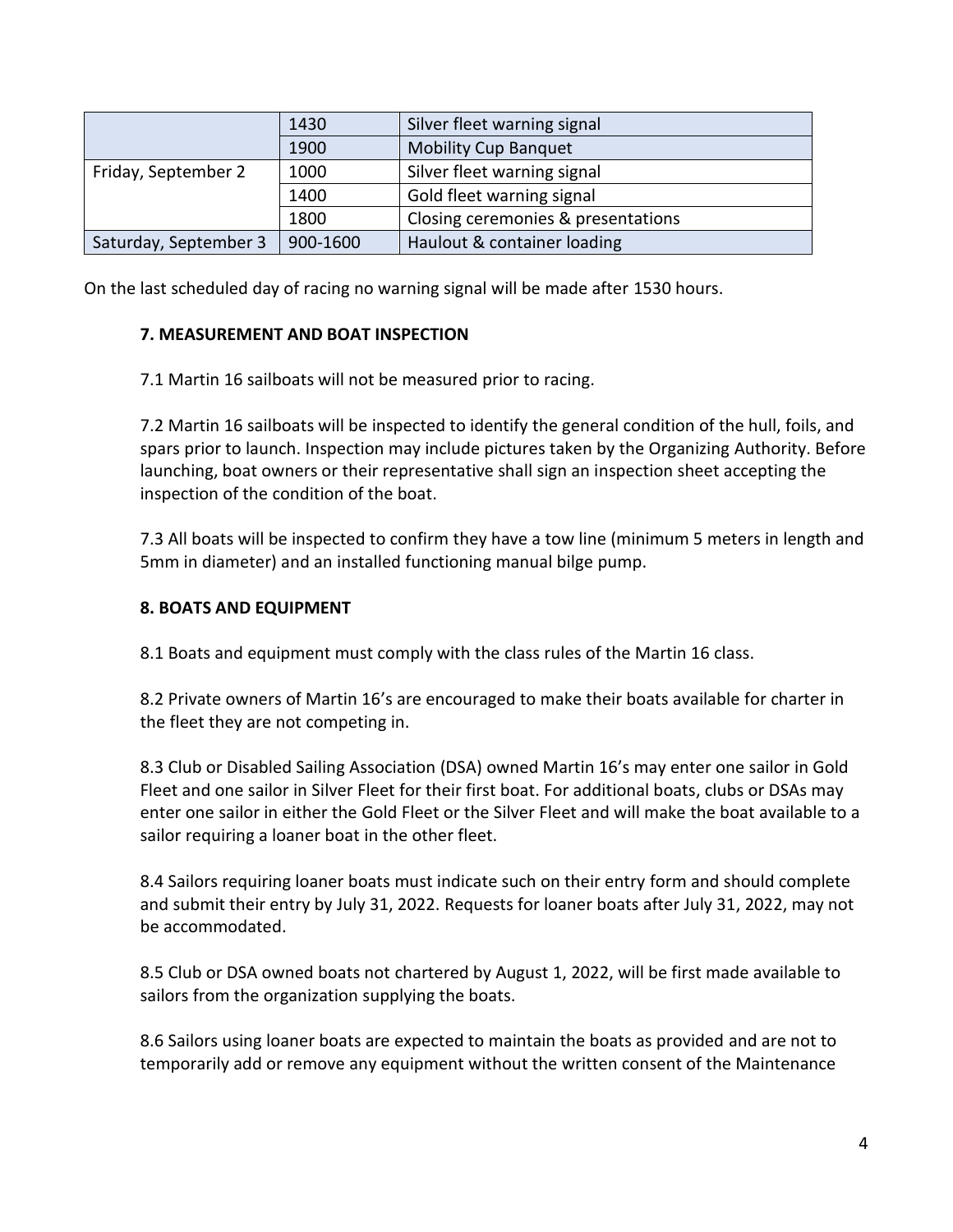and Repair Officer and the owner's representative. Failure to comply may result in a penalty. [DP]

8.7 The Organizing Authority may have a limited number of assistive devises. Sailors requiring assistive devises should request one on their entry form.

8.8 Failure of the Organizing Authority to supply an Autohelm/Windlass or failure of an Autohelm/Windlass while racing will not be grounds for redress under RRS 62.1(a).

### **9. SAILING INSTRUCTIONS**

9.1 Sailing Instructions will be available on Wednesday, August 24, 2022, at <https://mobilitycup.com/racing/race-documents> . Paper copies will be available at the registration desk on Sunday, August 28<sup>th</sup> and Monday, August 29<sup>th</sup>.

### **10. VENUE**

10.1 The racing area will be on the Northwest Arm of Sydney Harbour, south of Northern Yacht Club. Please see Appendix A.

## **11. COURSES**

11.1 Courses will be windward-leeward with a race duration of approximately 30 to 45 minutes. Please see Appendix B.

### **12. PENALTY SYSTEM**

12.1 RRS 44.1 is changed so that the Two – Turns Penalty is replaced by the One – Turn Penalty.

### **13. SCORING**

13.1 One race in each fleet is required to be completed to constitute a series for that fleet.

13.2 When fewer than 5 races have been completed, a boat's series score will be the total of all her race scores. When 5 races or more have been completed, a boat's series score will be the total of her race scores excluding her worst score.

### **14.COMMUNICATION AND SUPPORT BOATS**

14.1 Boats are recommended, but not required, to carry VHF radios as the Race Committee may broadcast information on Channel 68.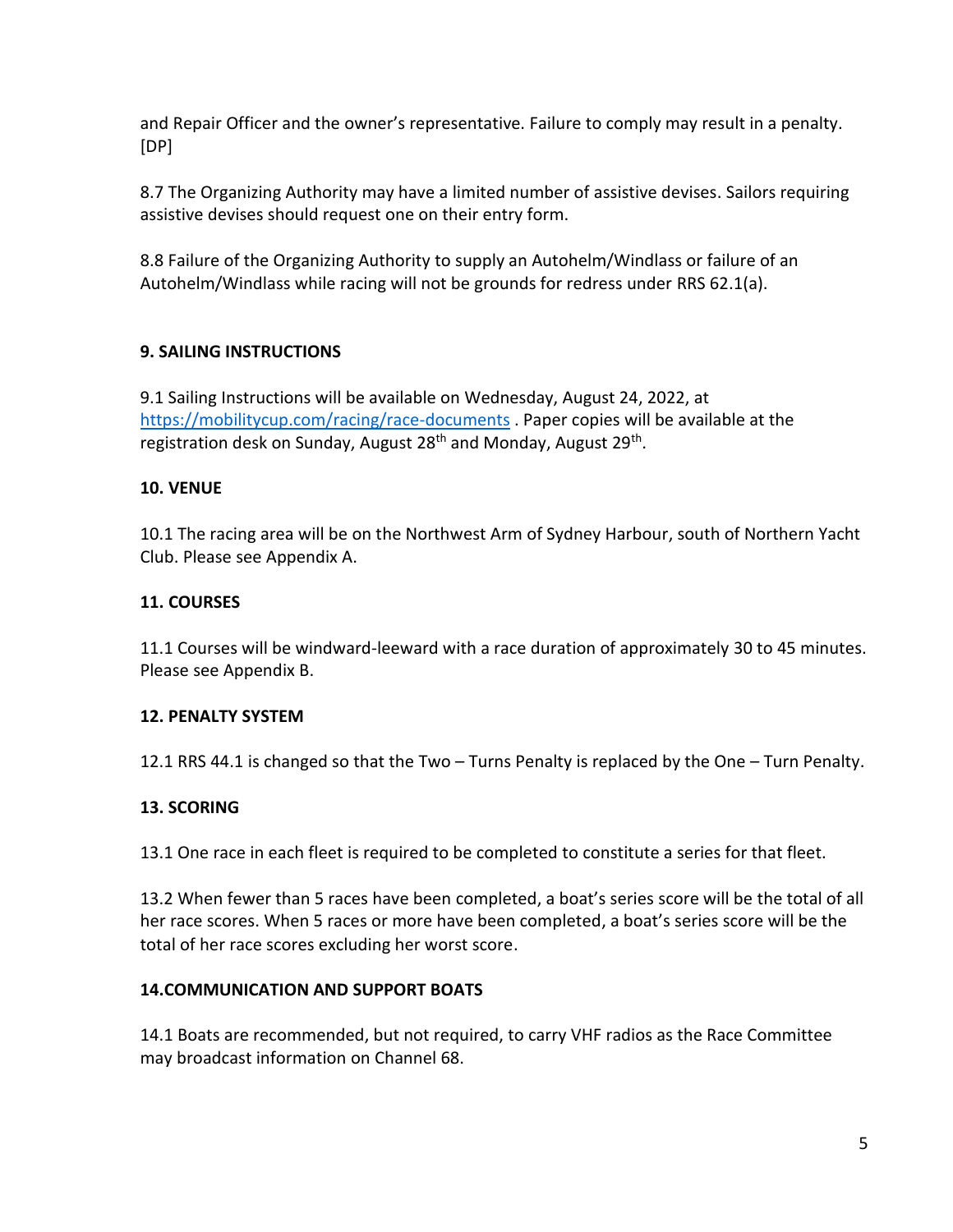14.2 Except in an emergency, a boat that is racing shall not make voice or data transmissions and shall not receive voice or data transmissions not available to all boats. (DP)

14.3 Coach/Support boats must register with the Organizing Authority and will be given a flag which must be prominently displayed. (DP)

## **15. BERTHING AND HAULOUT RESTRICTIONS**

15.1 Boats shall not be hauled out during the regatta except with and according to the terms of prior written permission by the Maintenance and Repair Officer. (DP)

15.2 Boats shall be assigned a dock location by the dockmaster and shall not be moved to an alternate dock without his/her permission. (DP)

### **16. PRIZES**

16.1 Prizes will be awarded as follows:

- The **Mobility Cup** will be awarded to the winner of the Gold Fleet.
- The **Coupe Dallaire** will be awarded to the winner of the Silver Fleet.
- The **Sam Sullivan Trophy** will be awarded to the highest finishing competitor using sip and puff technology.
- The **Debbie Donald Award** will be awarded to the highest placing female sailor.
- The **Darren Tucker Sportsmanship Award** will be awarded to a sailor selected by the Organizing Authority displaying fair play and grace, respect for the sport and respect for fellow sailors.
- The **Hamilton Harbour Commission Trophy** (Rookie of the Year) will be awarded to a first-time participant who has the highest finish among all other qualifying rookies and is in the top 75% of his/her fleet.
- Keeper prizes will be awarded to the top five finishers in each fleet.

## **17. DISCLAIMER OF LIABILITY**

17.1 Sailing is an activity that has an inherent risk of damage and injury. RRS 3 of the Racing Rules of Sailing states: "The responsibility for a boat's decision to participate in a race or to continue racing is hers alone." Competitors and companions participate in the regatta entirely at their own risk. The Organizing Authority will not accept any liability for material damage or personal injury, or death sustained in conjunction with, prior to, during, or after the regatta.

17.2 Sailors and volunteers are required to acknowledge an online waiver of liability as a condition of participation. Sailors or volunteers under the age of 18 must provide a waiver signed by their parent or guardian.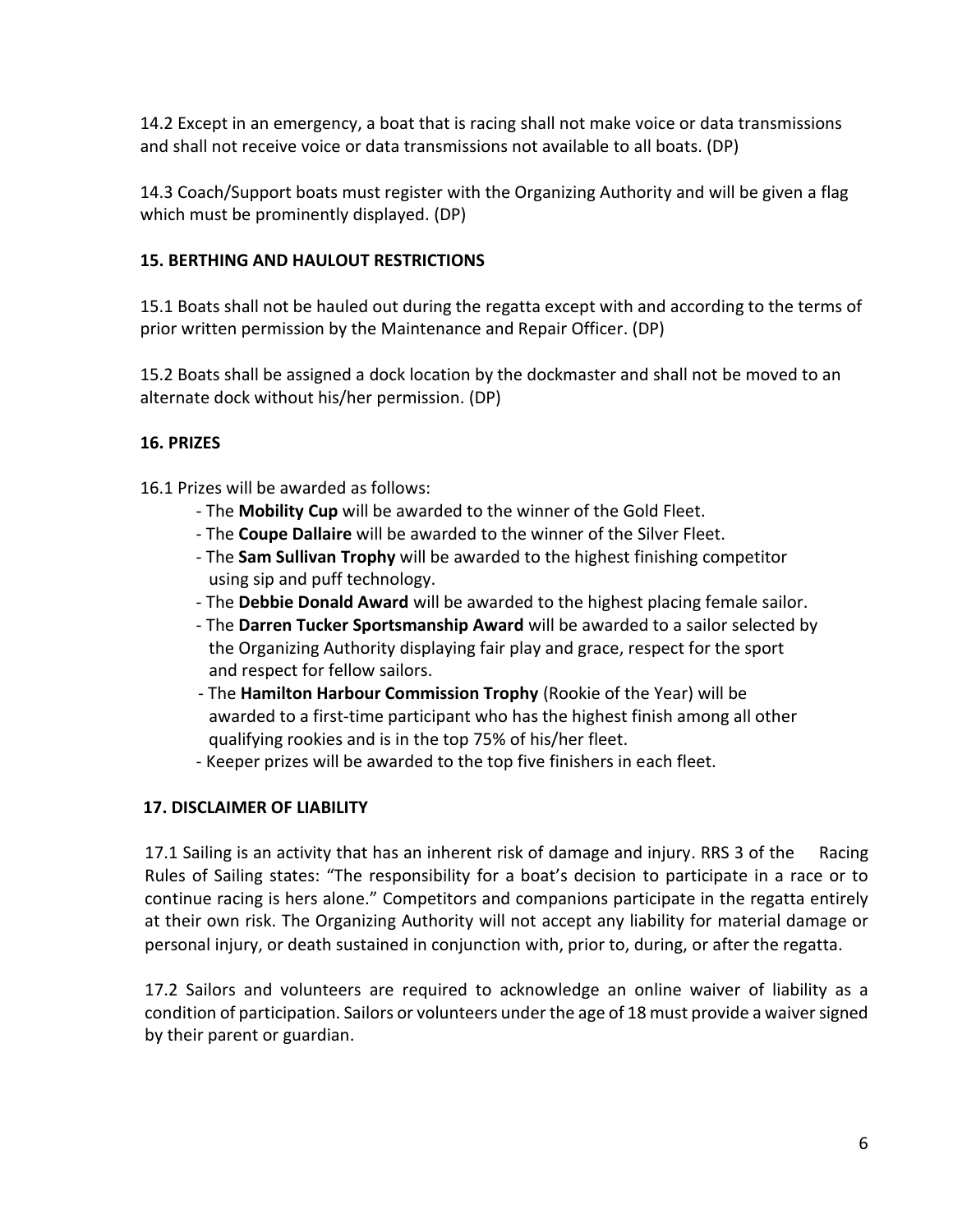### **18. INSURANCE AND DAMAGE DEPOSITS**

18.1 All boats used in the regatta must have Hull and Machinery insurance and carry valid thirdparty liability insurance with a minimum coverage of \$2,000,000 CAD per incident or the equivalent.

18.2 At the end of the regatta, all unused funds in the fleet insurance fund will be equally divided among all registered sailors who were not found to be at fault in any accidents or incidents causing damage to the boat they were using during the course of the regatta. Competitors found to be at fault in an accident or incident will forfeit the entire damage deposit. The Mobility Cup Damage Policy can be consulted online at [https://mobilitycup.com/en-ca/racing/race](https://mobilitycup.com/en-ca/racing/race-documents)[documents](https://mobilitycup.com/en-ca/racing/race-documents) .

18.3 The decision of fault of damage outside the Rules of Sailing will be made by the protest committee.

#### **19. SAFETY**

19.1 Competitors shall always wear life jackets or other adequate personal buoyancy devises while on the dock and afloat. A whistle must be attached to every competitor's life jacket unless an exemption is granted. This changes the preamble to RRS Part 4 and RRS 40.

19.2 Every boat shall have a 5-7 mm X 5m painter attached to the bow eye with the free end of the line within easy reach of the skipper.

### **20. COVID 19 PANDEMIC**

20.1 The Organizing Authority will abide by all provincial health regulations in place by the Province of Nova Scotia. For updates on COVID-19 (Coronavirus) please use the following link: https:/novascotia.ca/coronavirus/restrictions-and-guidance/.

20.2 After registration is opened, and until the start of the event, the Organizing Authority will monitor the coronavirus (COVID-19) pandemic or other potential disruptions to the event and, having regard for the health and safety of all participants as well as any government travel restrictions or government gatherings that affect participation in or conduct of the event, may at its sole discretion:

- postpone or cancel the event
- make any other decision deemed necessary in the circumstances.

20.3 Any decisions will be made in consultation and communication with Able Sail Network's Board of Directors and Sail Nova Scotia.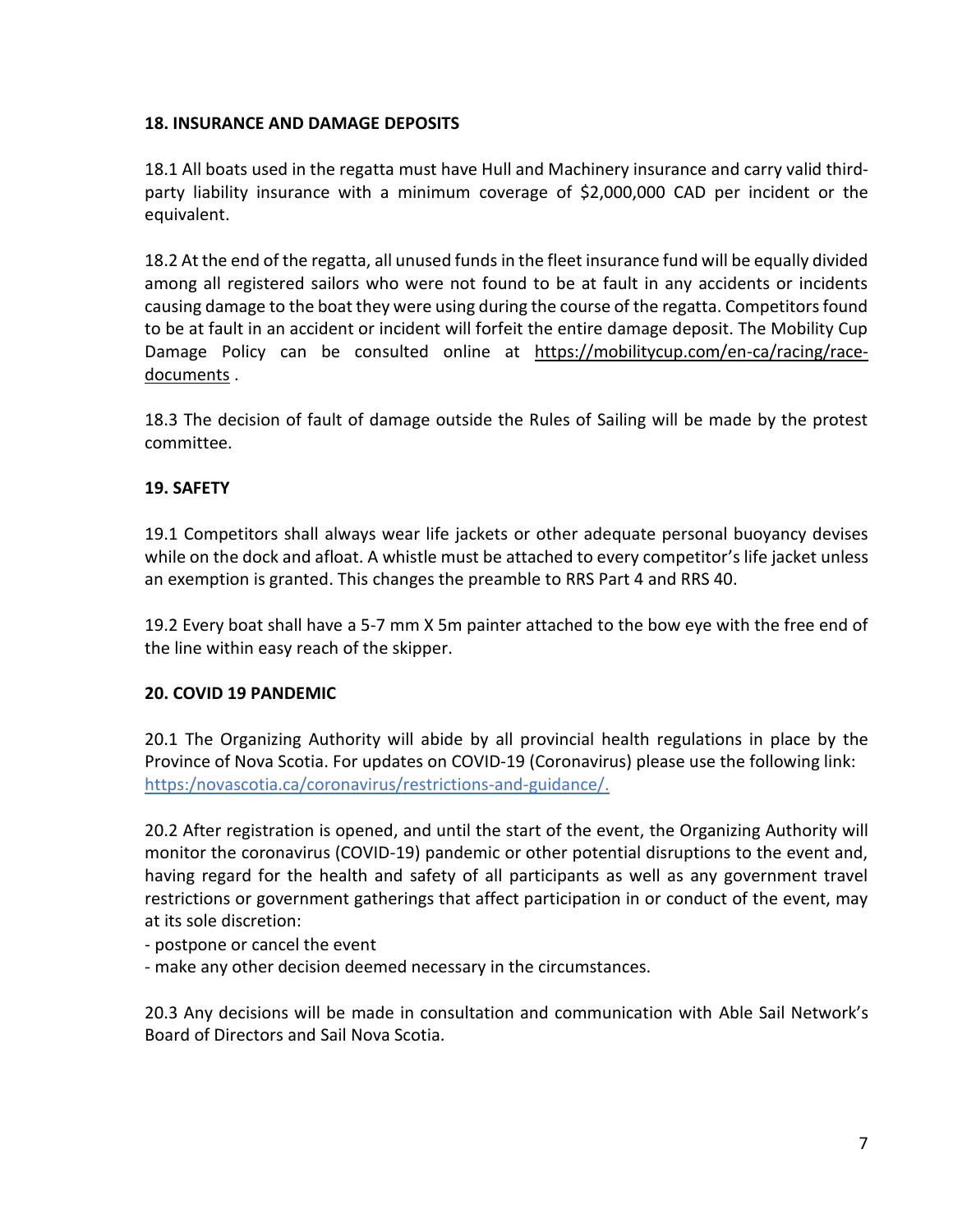#### **21. ACCOMMODATIONS**

21.1 Information can be found on the event website: [https://mobilitycup.com/en](https://mobilitycup.com/en-ca/accommodations/hotels)[ca/accommodations/hotels](https://mobilitycup.com/en-ca/accommodations/hotels)

#### **22. FURTHER INFORMATION**

Email: [mobilitycup2022@gmail.com](mailto:mobilitycup2022@gmail.com) Website: [www.mobilitycup.com](http://www.mobilitycup.com/)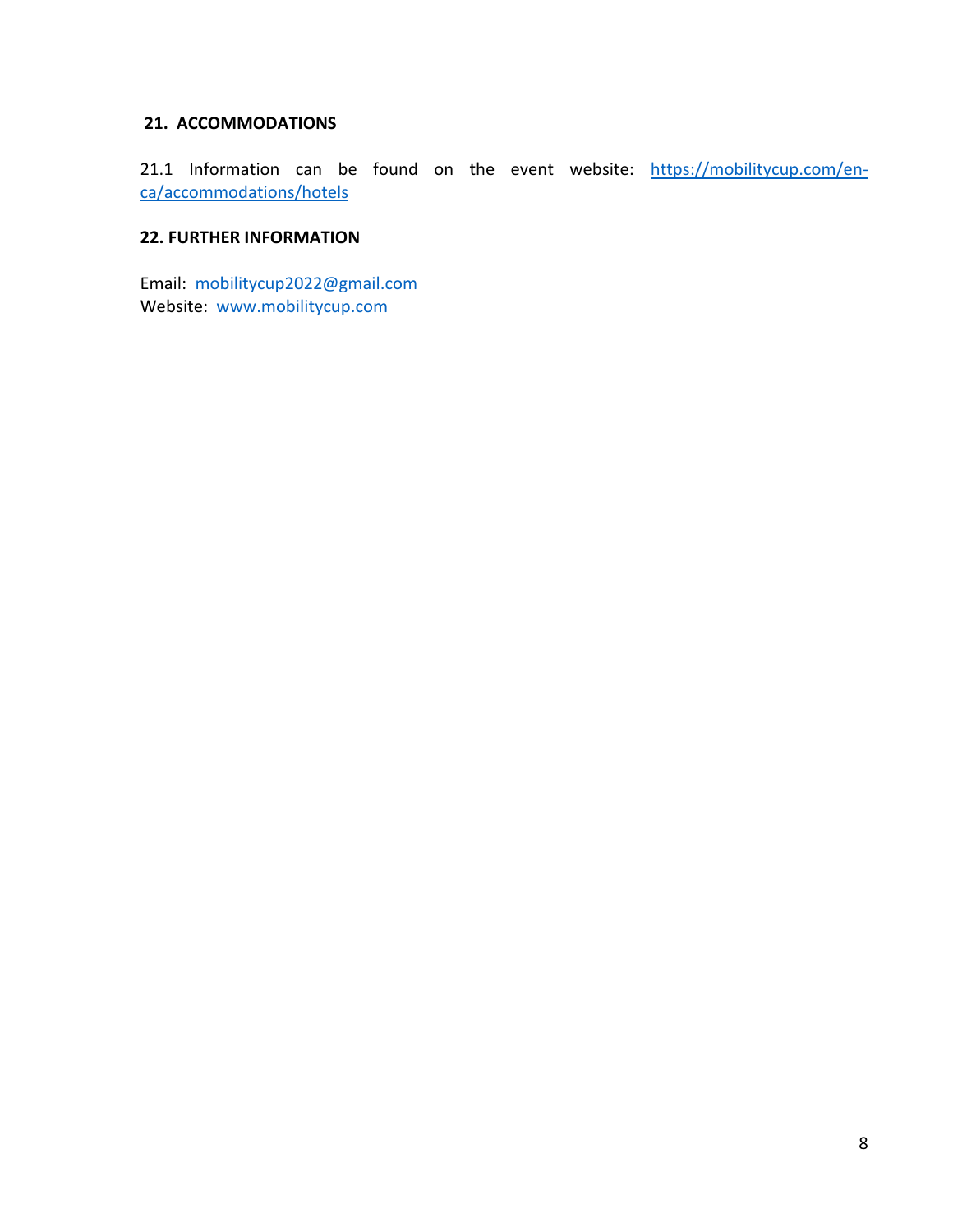## **Appendix A: Northern Yacht Club and Race Area Location**